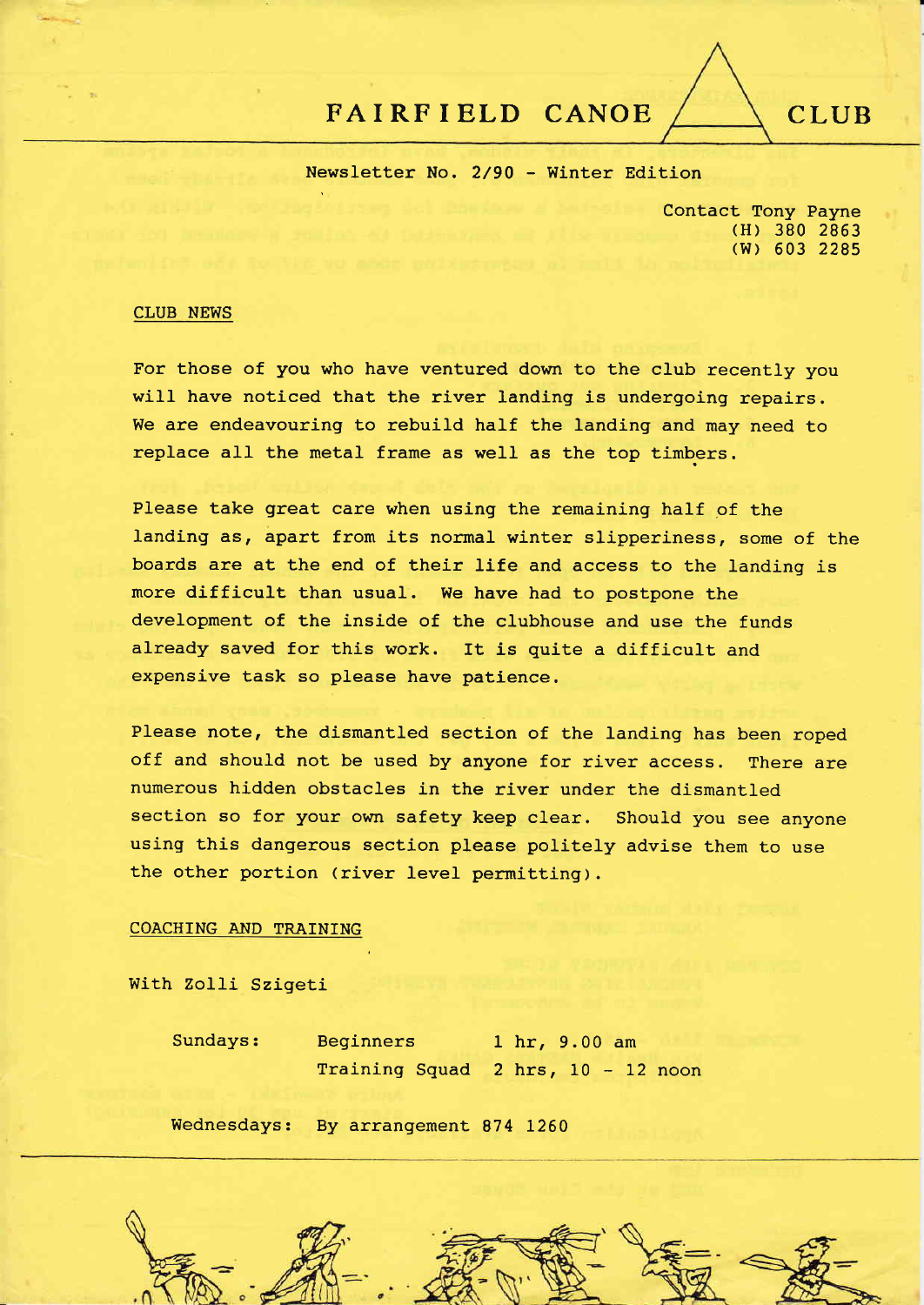#### CLUB MAINTENANCE

The Directors, in their wisdom, have introduced a roster system for general club maintenance. Some members have already been contacted and selected a weekend for participation. Within the next month members will be contacted to select a weekend for their contribution of time in undertaking some or all of the following tasks.

- 1. Sweeping club downstairs<br>2. Sweeping pathways
- 2. Sweeping pathways<br>3. Clearing out qutte
- 3. Clearing out gutters<br>4. Basic gardening
- 
- 4. Basic gardening<br>5. Rubbish removal 5. Rubbish removal<br>6. Lawnmowing.
- Lawnmowing.

The roster is displayed on the club house notice board, just inside the main door.

This system will be open for comment at the Annual General Meeting next month, however the intention is to initially introduce <sup>a</sup> 'levy', refundable after participation. Many other sporting clubs run similar systems, some with fines of 5200 for non-attendance at working party weekends. To avoid such severe fines we need the active participation of all members - remember, many hands make light work! (and a few S may get the electricity on as well. )

IMPORTANT DATES TO REMEMBER

(put them in your diary now)

AUGUST 13th MONDAY NIGHT ANNUAI GENERAL MEETING

OCTOBER 13th SATURDAY NIGHT FUNDRAISING RESTAURANT EVENING Venue to be announced

NOVEMBER 24Eh - 25th Vic Health MASTERS GAMES Mornington Peninsula

Andre Kowalski - note masters start at age 30 for canoeing! Application forms available see Editor

DECEMBER 1ST BBQ at the CIub House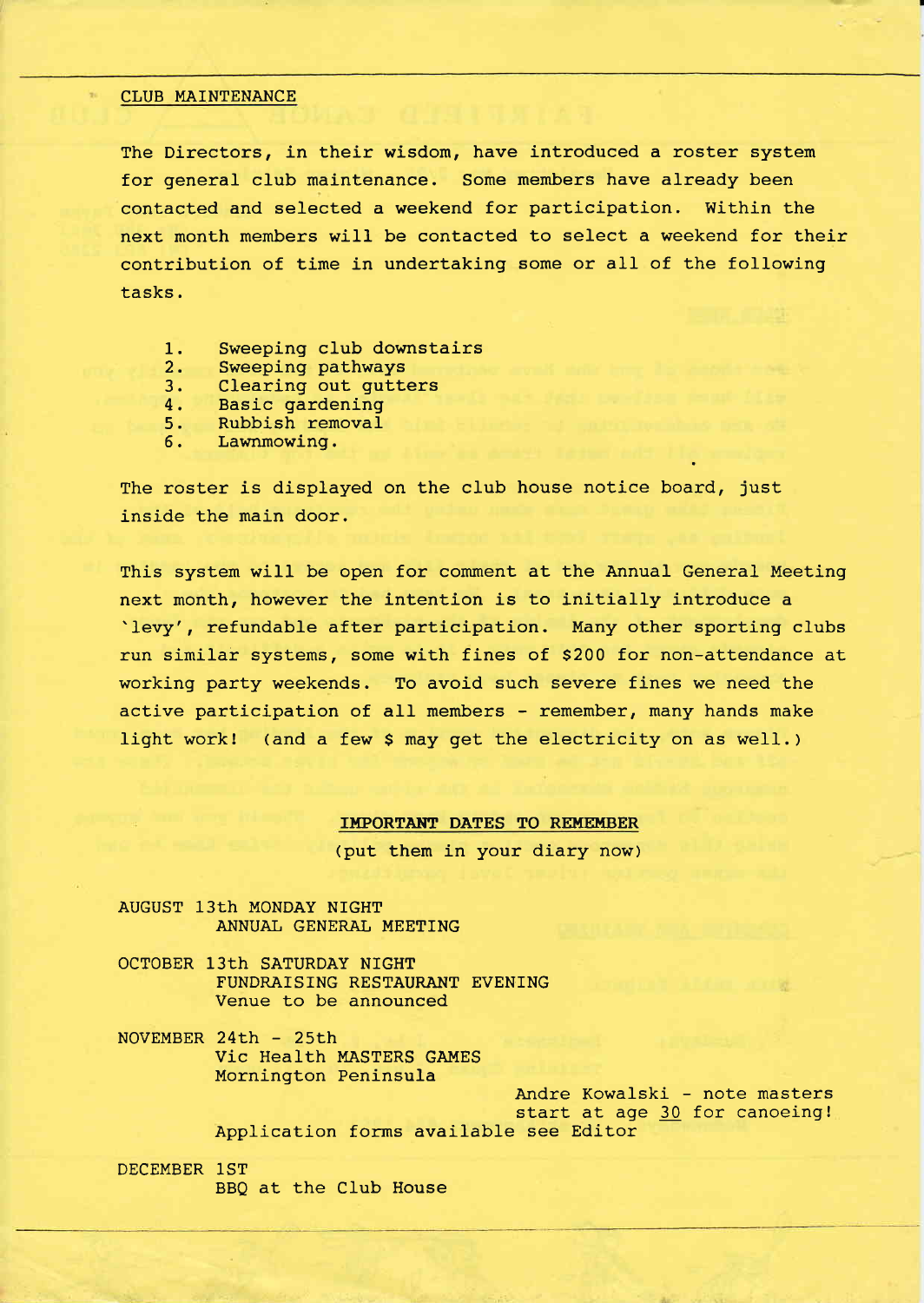#### RACE NEWS

Fairly disappointing turn ups to the Marathon races this winter season. After 8 club members turned up to the Salt Water Classic in early February it Iooked like the enthusiasm might continue. Unfortunately only 3 members have been spotted at the VACA races (Essendon & Geelong).

### Results

| Essendon Kl 45 years |                           |         |
|----------------------|---------------------------|---------|
|                      | 2nd Ken Chandler          | 1:30.09 |
|                      | TK1 Open                  |         |
|                      | 10th Tony Payne           | 2:09.50 |
|                      | 16th Michael Loftus-Hills | 2:21.34 |

Geelong TK2 Open

7th Tony Payne/Michael Loftus-Hills Ken Chandler also competed (unknown result)

Each time a club member competes they earn points for the overall club competition so the more the merrier.

Those of you who plan to compete in the 1990 Murray Marathon should be starting to think about getting down to the river for some early build up.

We are planning pre-marathon sessions for September/October in conjunction with Red Cross and ZoLli - watch out for further details. And don't forget Zolli's squad and lessons to straighten out your technique.

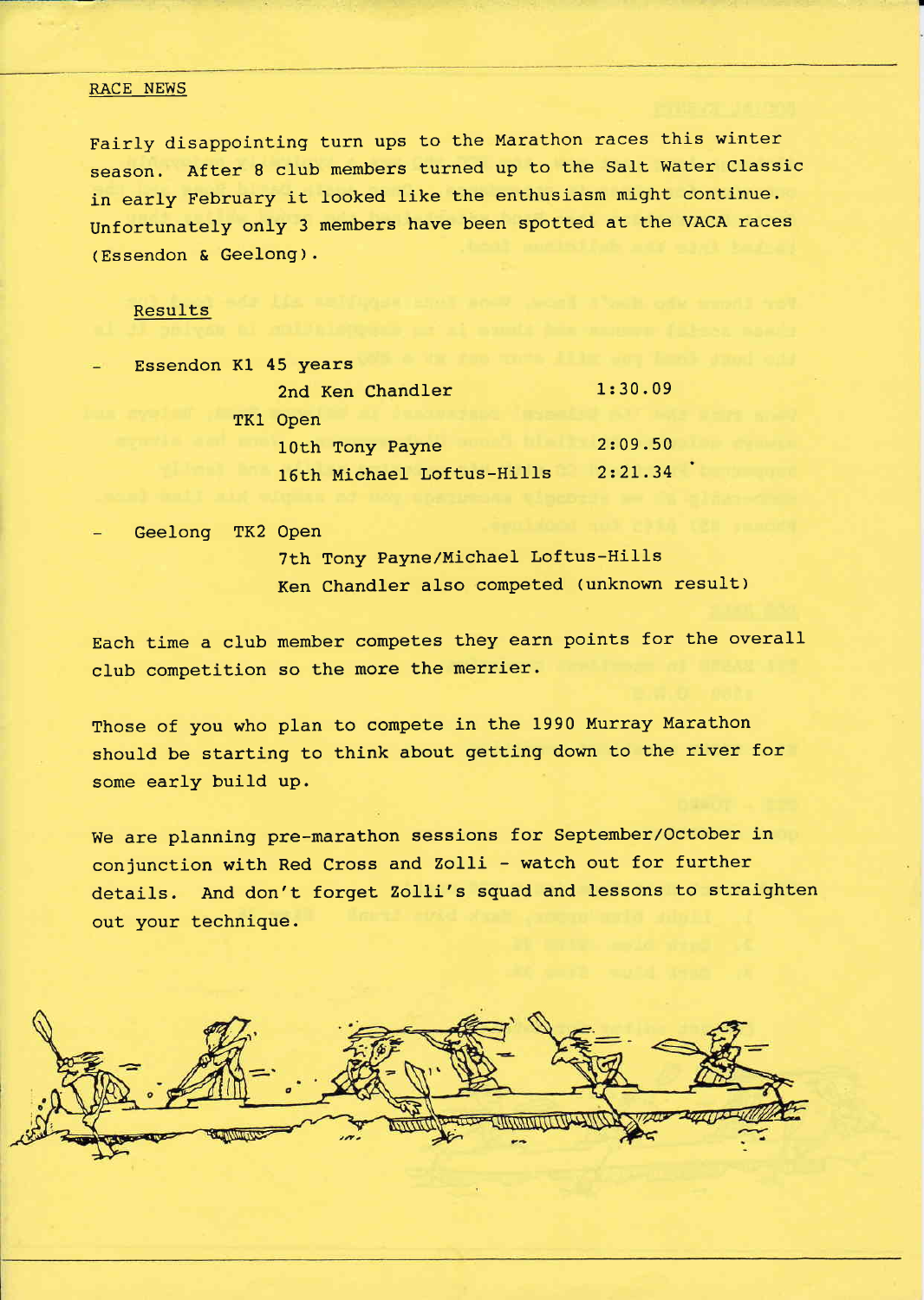#### SOCIAL EVENTS

Although long past now, the FCC BBQ was a typically enjoyable occasion for those in attendance. Once again David Ross and the Sweet Nutcrackers Jazz Band entertained the crowd whilst they tucked into the delicious food.

For those who don't know, Vena Kuna supplies all the food for these social events and there is no exaggeration in saying it is the best food you wiII ever eat at a BBQ.

Vena runs the 'Le Belmore' restaurant in Belmore Road, Balwyn and always welcomes Fairfield Canoe CIub members. Vena has always supported Fairfield CC with his catering skiIls and'family membership so we strongly encourage you to sample his fine fare. Phone: 857 6445 for bookings.

## FOR SAIE

TKl SABRE in excellent condition s500 0.N.o

KI - TIGER excellent condition

TC2 - TORRO good condition

Club Track Suit Tops (only \$20 each)

1. Light blue upper, dark blue trunk Size 36

- 2. Dark blue Size <sup>35</sup>
- 3. Dark blue Size 38.

Contact editor for details.

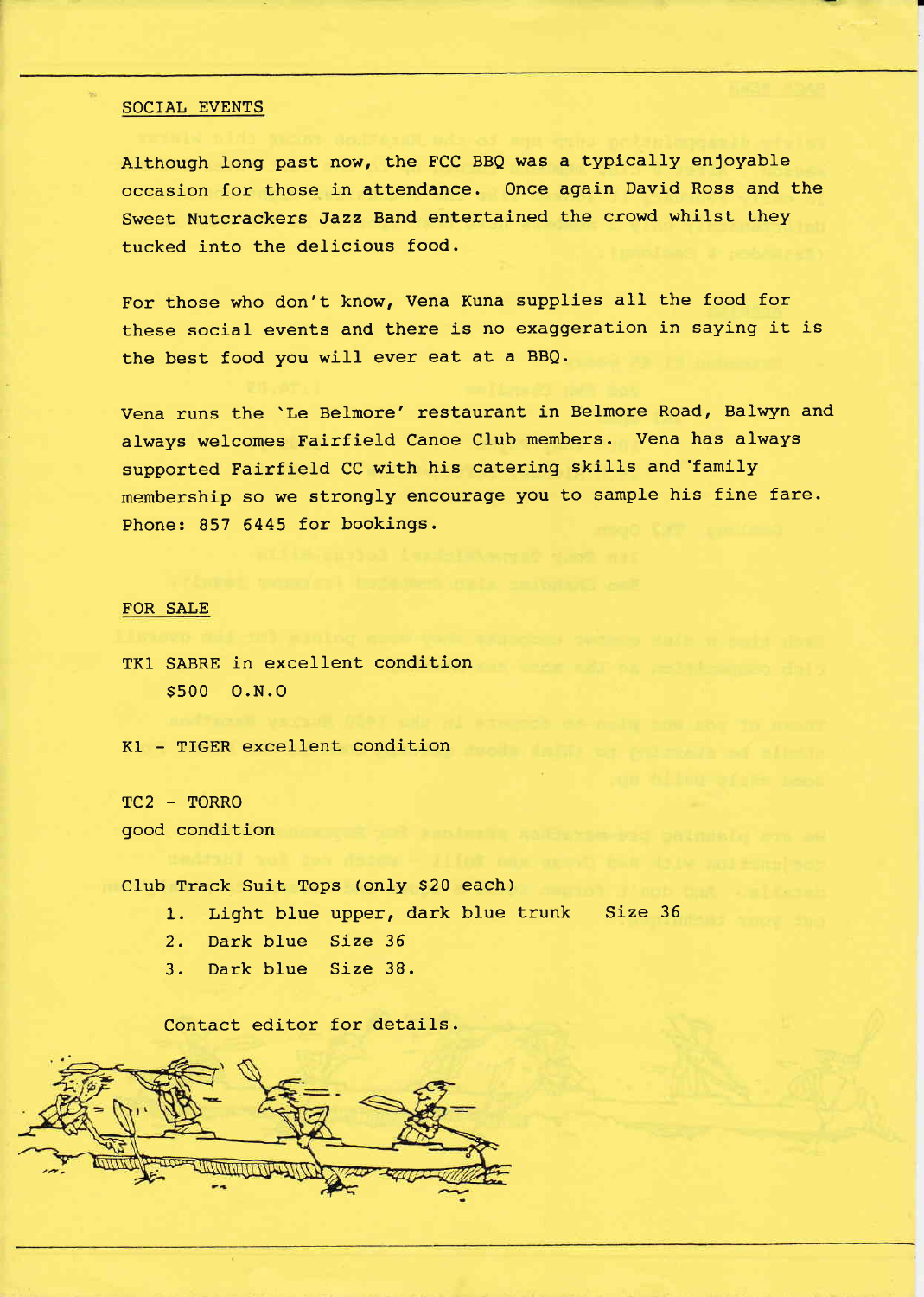#### MEMBER NEWS

Since the last newsletter we have several new members:

Christine Hill NeiI Grierson Graeme Preston & family Joe Barr

We welcome these people and hope they have many happy years paddling with FCC.

At least another dozen enquiries have been made so hopefully we will convert these into real live members.

We are still trying to entice Peter Ohman back to Fairfield, so if you see him on the river - ask him when he is joining the friendly cIub. (A vicious rumour is circulating that peter has finally seen the light and gone back to sitting while paddling - he was recently seen in the front of a K2. )

Conqratulations !! to past Director Mark Kuna who married Kathe callaghan in Boston (usA) on June 3oth. we wish Mark and Kathe good health and happiness together and look forward to their participation in the club on their return to Oz.

Mark's younger brothers are making good use of his TKl, in fact, rumour has it that they can now easily account for Michael Loftus-Hi1ls over any distance! The Kuna tradition 1ives on!